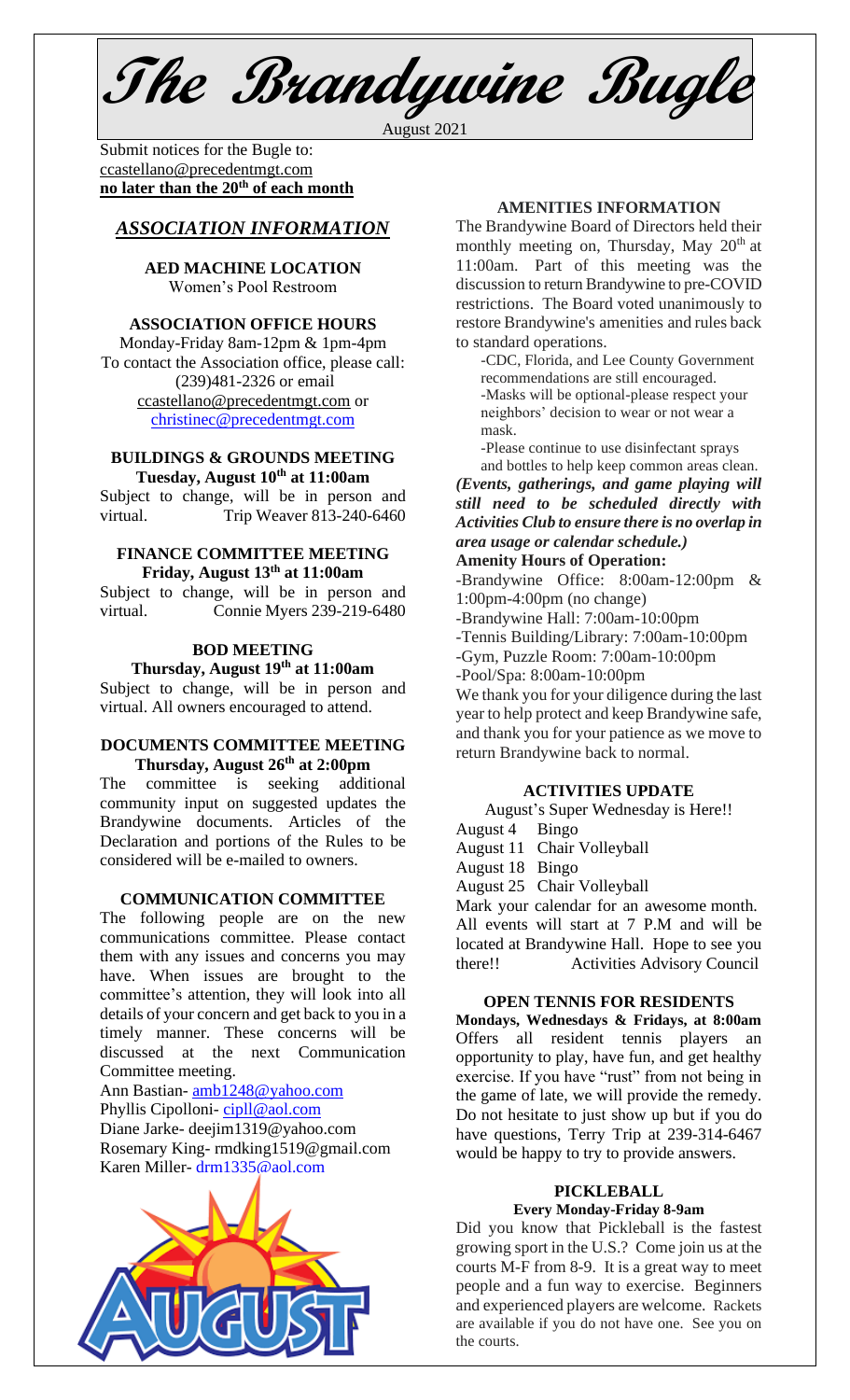#### **YOGA & LOW IMPACT AEROBICS IN THE CLUBHOUSE**

Aerobics: meeting on Mondays and Thursdays at 9am in the Brandywine Hall. Using social distancing and routine CDs: Richard Simmons and Leslie Sansone.

Yoga: meeting on Mondays at 3pm in the Brandywine Hall. A second day will be scheduled later. Using CD: Susan Winter Ward for the Young at Heart. It is recommended to bring your own yoga mat. Please call Elizabeth Phelps 239-275-5384 if interested in participating.

#### **SENIOR YOGA Fridays at 3pm \*Please note cancellation on August 20th**

**due to Brandywine Hall carpet cleaning\*** We are meeting inside Brandywine Hall. (Use the front door.) Improve strength, flexibility, and range of motion. Bring Yoga Mat and water. Chair options are available for those unable to get down on the mat. Call certified instructor, Donna Johnson with any questions. (386)804-0481.

#### **BOCCE**

**Mondays & Thursdays, at 9:30am** Brandywine's Bocce Ball Club thanks everyone for their support. Please check for more information and photos on the blog at https://brandywinebocce.sport.blog/ Come out to play bocce with the Club members and others. Everyone is welcome!

#### **MAHJONGG Wednesdays at 12:30pm**

Welcome back-Mahjongg ladies!! We will be meeting on WEDNESDAYS 12:30-3pm play time. Wear your mask if you choose, bring your card and the fun begins. Meeting room is the conference room in the library. Please contact Kay Wyatt if you have any questions. (239)322-4208.

#### **ACTIVITIES MEETING Monday, August 2 nd at 11am**

Brandywine facilities are now open and it's time to plan our activities! All residents (men and women) who want to be involved in the community, who want to help decide what activities and programs Brandywine should have. Who want to help in the implementation and support of the various programs and activities, who have great ideas from other places they have lived and would like to introduce to their new neighbors. Held in the Brandywine Hall the first Monday of each month at 11 o'clock

## **INSIDE BINGO IS BACK Wednesday, August 4 th & 18th at 7pm**

Bingo is back with paper bingo cards. Bring your own dauber or purchase one for \$2. July's Big Winners: 7/21/21; Letter X Nancy O'Keeffe. Cover All Becky Figler.

## **SINGLES' CLUB Thursday, August 5th at 6:00pm**

The temperature may be on the rise, but this does not deter our activity level. For July, we plan on spending time in the downtown area. We will have dinner on July 28<sup>th</sup> at Fords Garage, always a good choice for all. This will be followed by the Haunted History Tour of Fort Myers at 8pm. For our August meeting, please bring your new ideas researched prior to our meeting. Also, bring calendar/ planners to avoid scheduling conflicts. The meeting will take place poolside, weather permitting. If not, we will meet at 1246 Hazeltine Dr., where you will need to BYO chair & refreshment.

Dianne Truslow



Please mark your calendars for this fun evening as we celebrate the Summer Olympic Games and a delicious meal. Bring your favorite dish to share with everyone. For newcomers, please make sure that you make enough for 12 people. We provide ice water, hot tea and coffee or you can bring your favorite beverage. Also, paper plates, napkins and plastic silverware will be provided. Call Kay Wyatt if you have any questions at 239- 322-4208.

## **BOOK CLUB Tuesday, August 10 th at 10am**

Come to the tennis clubhouse to share your reading experiences. Fully vaccinated readers may forego a mask, all others should continue to mask for their own safety. We will attempt to socially distance in the space as attendance allows. Nancy O'Keeffe 466-0476

#### **GREETING CARD MAKING Wednesday, August 11 th at 10am**

Card Making will be held in the craft room on. All materials are available so just come and create or copy sample greeting cards. Make as many as time allows. If you have questions, contact Chanda at 239-703-7644. Hope to see you there.

## **CHAIR VOLLEYBALL**

**Wednesday, August 11 th & 25 th at 7pm** Back by popular demand! Meeting the 2nd and 4th Wednesday of the Month in Brandywine Hall

**What is Chair Volleyball?** Where residents of our community get together, sit down, and start to play volleyball. You are seated in a chair with air condition comfort. The game is played with a beachball and a 5-foot net.

**Rules?** Rules are similar to regular volleyball except "cheeks on the chair!" Each team seats six players on each side of the net. Players have to use hands to get the ball over the net, catching the ball and throwing it over the net is against the rules.

**Laughs?** There are plenty. While chair volleyball is fun, friendly, and competitive, it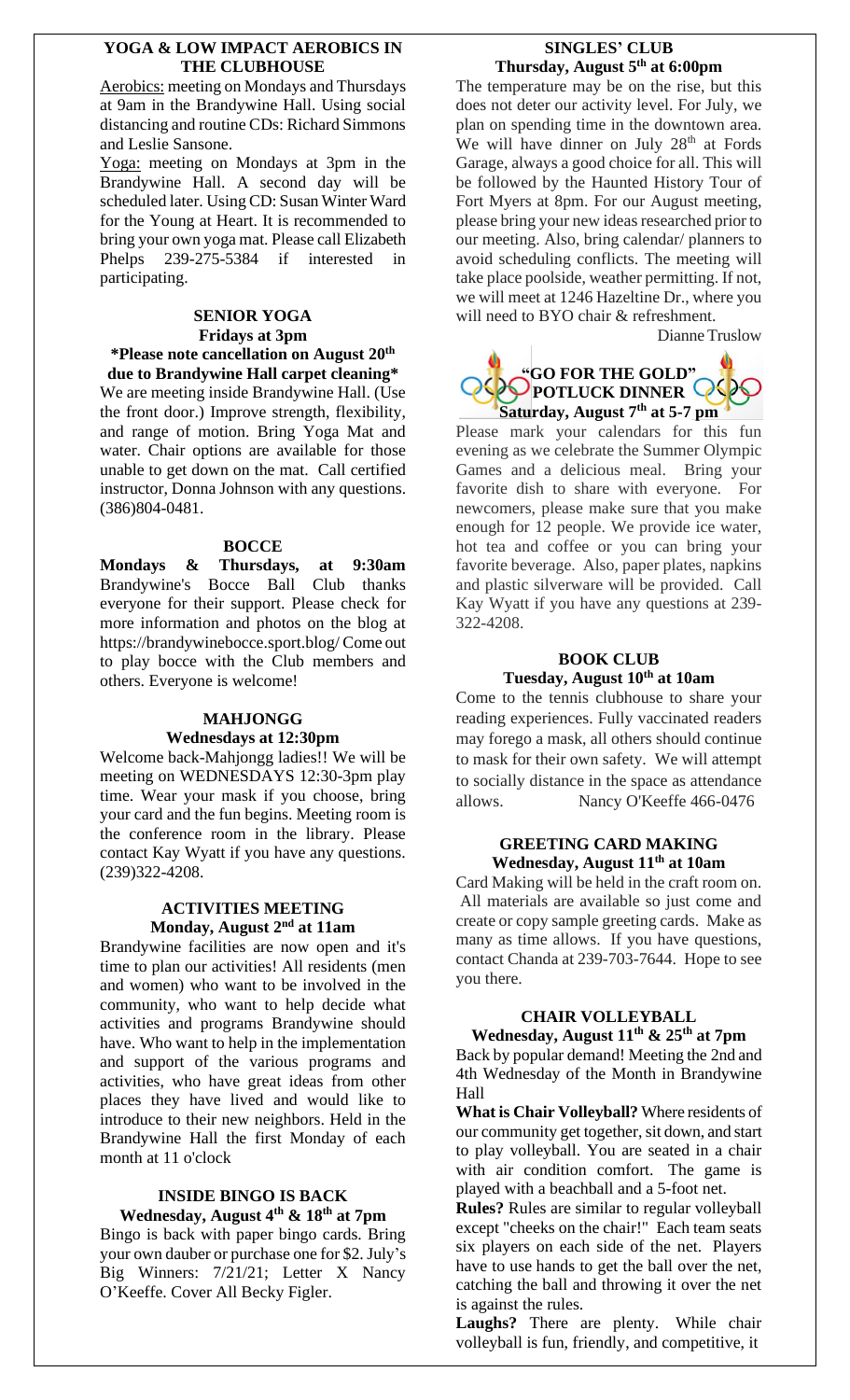also has some health benefits. It can help reduce stress, boost self-esteem, and build confidence. It is also great for upper body mobility and joint flexibility.

If you have any questions, please call Trip Weaver at 813-240-6460 or Nancy Weaver at 813-380-1500.

### **THIRSTY THURSDAY IS BACK WITH A FOOD TRUCK! Thursday, August 12th from 5-7pm**

At the Pool/ Clubhouse Activities Inside and Out. Grab a neighbor and join us for a funfilled evening at Brandywine. You can relax by the pool, swim, or engage in a variety of activities being offered. It is up to you.

*Corn Hole, Card Games (Bring your favorites), Bocce, Music, Billiards, Chair Volleyball, Swimming, Jenga, Pickleball, Visiting with Friends.*

*Food Truck (no need to cook dinner): Curries Smokin BBQ. Lots of choices such as: Ribs, Hamburgers, Pulled pork, Chicken, and Brisket.* 

Worried about the heat or possible rain? Several dining options: Poolside, Inside the clubhouse Takeout. If you are bringing something to drink, please remember only plastic or paper containers are allowed at the pool. Bring paper money for the 50/50 if you choose to participate in those activities. Please remember that glass containers are not allowed at the pool. We need help in setting up and breaking down after the event. If you would like to volunteer or have any questions, please call Trip Weaver at 813-240-6460. See you on August  $12<sup>th</sup>$  for a fun-filled evening!

#### **LUNCH BUNCH Friday, August 20th at 11:30am**

The Lunch Bunch restaurant for August is Matanzas on The Bay, located under the Fort Myers Bridge to the beach. You need to turn right as soon as you cross the bridge, go to the first sign and turn right, go to you see Nervous Nellie's and turn right, drive to the end of the street and you will see Matanzas. The lunch date is August 20th. **Please arrive no later than 11:30**. The deadline to make your reservation is August 16th. We will be seated inside and there will be windows so we can see the water. We will be able to order from the menu and the tip will be included in the check. **If you sign up for lunch, please mark your calendars so you remember. If you cannot go, please call us.** As always, we will be looking forward to seeing you there. Please register by calling Gail McCluer at 239-292- 8764 and Gaye Gintner at 810-441-3091.





Back by popular demand, there will be a pizza party poolside and in the clubhouse. The cost is \$5 and includes: Pizza, Salad, and Dessert. Sign up for Pizza Party Monday August  $16<sup>th</sup>$ from 1-3pm in the Brandywine Hall. Call Nancy Weaver if you have any questions 813- 380-1500.

## **TRIVIA**

## **PRESENTED BY BOCCE CLUB Thursday, August 26 th from 7pm**

The July Trivia night was so much fun! If you missed it, here is another chance to get on board! Join us Thursday evening August 26th. We begin at 7:00PM sharp in Brandywine Hall so get there early (6:30) to join your team. A team consists of six persons, one team per table. Sign up at BWH breezeway on Monday August 23rd from 1 to 3:00 PM. You may reserve your table by signing in your six team members at that time, or you can be assigned to a table. An entry fee of \$5.00 per person will be collected at sign up, or you may pay at the door. First prize team members will be awarded \$20 each. There will be no ties. Tie breaker questions will be provided. Cell phone use or reference books are not permitted during play. Bring your own table snacks and refreshments.

## **THE FAMOUS BOCCE CLUB PANCAKE BREAKFAST**

**Saturday, August 28 th from 8:30-10:30am** The Brandywine Bocce & Social Club is pleased to announce the scheduling of our third Pancake Breakfast of the year on Saturday morning August 28th from 8:30 to 10:30. All residents, family and friends are invited to attend. Seating will be available indoors in Brandywine Hall; or breakfasts can be takeout. The cost is \$8.00 per person payable upon sign up at BWH breezeway from 1:00 to 3:00 PM on Monday August 23rd .

## **LOOKING AHEAD:**

## **WOMENS ASSOCIATION**

We will be having our  $1<sup>st</sup>$  meeting in a long time. We will meet Saturday, October 2<sup>nd</sup> at 9am in the Brandywine Hall. All are welcome. Karen Miller 239-481-3790

## **MEN'S CLUB**

No breakfast meeting until October. Look forward to seeing you all again in the Fall. Ed Zender

## **HALLOWEEN PARTY!!!**

Saturday, October  $30<sup>th</sup>$  we will have a Halloween Party in the Brandywine Hall. Back by popular demand Johnny and Patty will be singing for us. Watch for more details in future Bugles. Karen Miller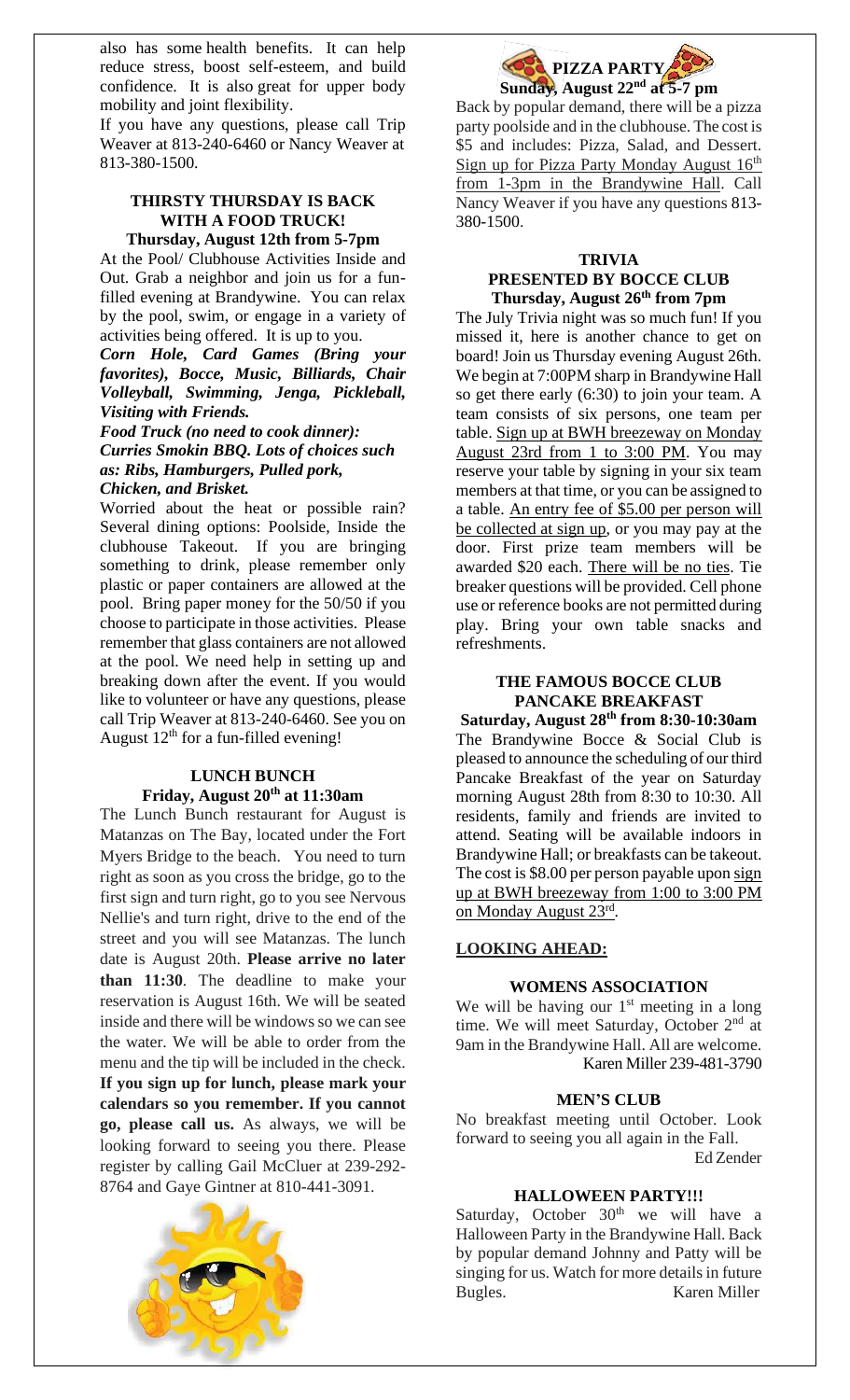#### **HOLLY JOLLY CHRISTMAS BROADWAY PALM MATINEE**

Christmas is just around the corner and your Lunch Bunch committee has been hard at work with the Broadway Palm Dinner theatre. We have been able to get a certain number of tickets for December 8th matinee "Holly Jolly Christmas". The price of the tickets is \$55.00. Please reserve your seat now, with Gail McCluer 239-292-8764 or Gaye Gintner 810- 441-3091. Money will be collected closer to the date. Make it an early Christmas present. Join in on the fun!

#### **NEW RESIDENTS**

Let's welcome these lucky people joining us in "paradise".

**-James P. Carroll,**

**1287 S. Brandywine Cir.**

**-Ralph Bullens,**

**1271 S. Brandywine Cir.**

**-John "Nicky" & Diane Hibbs, 1326 Medinah Dr.**

**-Jane Saball,**

**7026 W. Brandywine Cir.**

**-Mary Bardell,**

**1250 Broadwater Dr.**

#### **GOLF CARTS**

Golf carts are not allowed to be parked blocking the front entrance of any unit. Any operator of a golf cart must be a licensed driver or over the age of 18. Any minor operating a golf cart must be accompanied by an adult. The operation of a golf cart must be done in a safe and prudent manner. The unit owner and/ or the golf cart operator shall be responsible for personal, or property damage incurred as a result of a careless or negligent act committed by the golf cart operator.

## **BUGLE LOCATION**

The Bugle will remain available in the Brandywine Hall Breezeway near the pool and will be considered for delivery in the Fall. The Bugle is always available on both websites: Official site: www.precedentmgt.com

Resident ran site: [www.mybrandywine.org](http://www.mybrandywine.org/) (Resident site does have event pictures available! New pictures have recently been added)

## **FRIENDLY REMINDER**

All homeowners have an obligation to follow the Brandywine Condominium Association, Inc. Documents including but not limited to the Rules and Regulations. Homeowners who are not in compliance will receive a violation notice. To avoid a violation notice, make sure to stay informed. Please keep in mind the Association Documents also include information for homeowners regarding covenants compliance. All rules and regulations are available on the website, [www.precedentmgt.com](http://www.precedentmgt.com/) or you may request a copy from the Association office.



## **WILDLIFE REMINDER**

Florida is full of wonderful wildlife but also potentially dangerous and harmful to the property. Please be cautious of all wildlife. For your safety, as well as theirs, do not feed, harass, or touch any wild animals; including but not limited to **birds, squirrels, rabbits, etc**. Feeding these animals causes pest control issues and welcomes unwanted larger animals such as bobcats and coyotes.

#### **DUMPSTER REMINDER**

Since we have replaced the fencing around the dumpster, the Board has decided to try more changes to the procedure on accessing the area as well. We know change does not go over well, but we ask that you give this process some time to go through the steps and we will take in feedback and reset if need be after we see where this takes us.

- **1. Small side gate for personal access remains open 24/7 for small garbage disposal.**
- **2. We will have a trial period of locking the double gate after office hours and the weekends.**
- **3. Residents can gain access to the double gate for bulk items through the gate house by sign out sheet and key.**

In an effort to stop this problem from continuing the Board is enacting the above laid out expectations. We already have 3 days of valet garbage pick up to take care of regular needs. You can still bring large items Monday-Friday from 7am-4pm for your convenience. If you do have bulk items, call the office, and supply a description and date you will drop the item/s off. The office will schedule a pick-up with Advanced Disposal. (This will be a change for some of you)

## **NOTARY PUBLIC AVAILABLE TO BRANDYWINE RESIDENTS**

What is a Notary Public? A notary public officer appointed and commissioned by the Governor whose function is to administer oaths (or affirmations); to take acknowledgements; to attest to the trueness of photocopies of certain documents; and to perform other duties specified by Florida Law.

Notaries are authorized by law to perform six basic duties: Administer oaths or affirmations, Take acknowledgements, Solemnize marriages, Attest to photocopies, Verify vehicle identification numbers (VINS), Certify the contents of a safe-deposit box.

Colleen Seeger is a Brandywine resident and would like to offer her notary services at no fee to Brandywine residents. You may contact her at (651)278-4631 or email: colleenseeger@yahoo.com